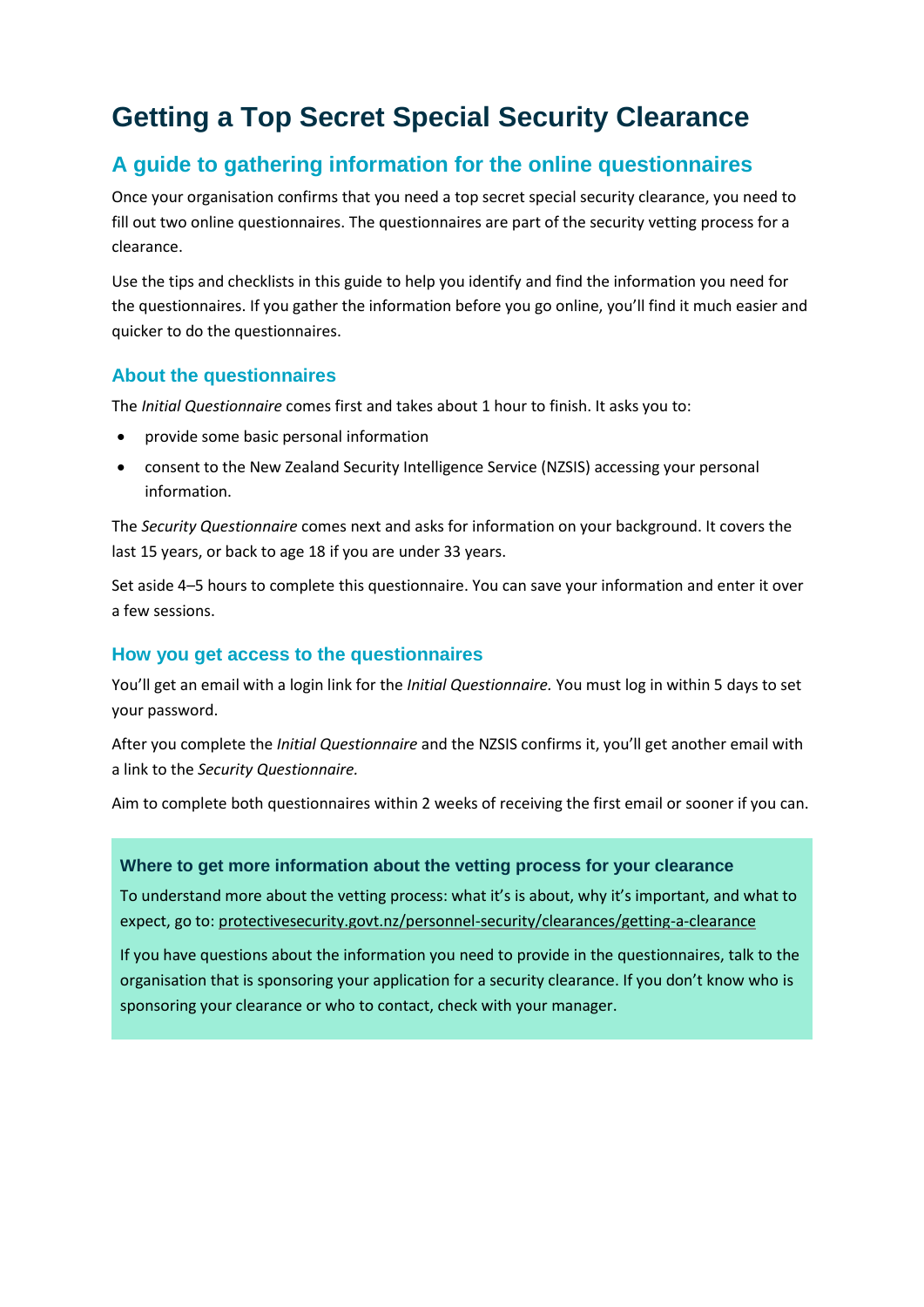# **Tips to help you gather the right information**

| <b>Personal</b><br>information on<br>other people | The best way to get the information you need on other people is to ask<br>them directly. When you can't ask directly, try:<br>• asking other friends or family<br>• using family records, such as birth, death, or marriage certificates; or<br>passports<br>• checking public records, such as registers of births, deaths, and marriages.                                                                                                                                                                                                                                            |
|---------------------------------------------------|----------------------------------------------------------------------------------------------------------------------------------------------------------------------------------------------------------------------------------------------------------------------------------------------------------------------------------------------------------------------------------------------------------------------------------------------------------------------------------------------------------------------------------------------------------------------------------------|
| Citizenship<br>information                        | To find citizenship information, go to: govt.nz/browse/passports-citizenship-<br>and-identity/nz-citizenship                                                                                                                                                                                                                                                                                                                                                                                                                                                                           |
| <b>Visa information</b>                           | To find visa information, go to: immigration.govt.nz/new-zealand-visas                                                                                                                                                                                                                                                                                                                                                                                                                                                                                                                 |
| <b>Previous</b><br>addresses                      | To find previous addresses, try old electronic or paper documents. For<br>example, old power or phone accounts, rates invoices, sale and purchase<br>agreements, or rental agreements.                                                                                                                                                                                                                                                                                                                                                                                                 |
| Previous jobs or<br>employer details              | To find information about jobs you've had in the past or previous<br>employers, you could look in:<br>• your curriculum vitae (CV) - current or previous copies<br>• your LinkedIn profile<br>• the Companies Register - companies office.govt.nz<br>• relevant websites.                                                                                                                                                                                                                                                                                                              |
| <b>Passports</b>                                  | To check or get passport information, go to: passports.govt.nz                                                                                                                                                                                                                                                                                                                                                                                                                                                                                                                         |
| <b>Other countries</b><br>visited                 | To find overseas travel information, try checking:<br>• your emails for booking confirmations (accommodation, flights) or travel<br>itineraries<br>• your social media account(s) for posts on your travels<br>• your passports (old and new) for visa or travel stamps<br>• with people you travelled with to see if they have any records you can use<br>• any travel logs or diaries you kept.<br>You can also request a summary of your previous travel movements,<br>but it can take up to 20 working days to get it. Go to:<br>customs.govt.nz/about-us/travel-movements-request |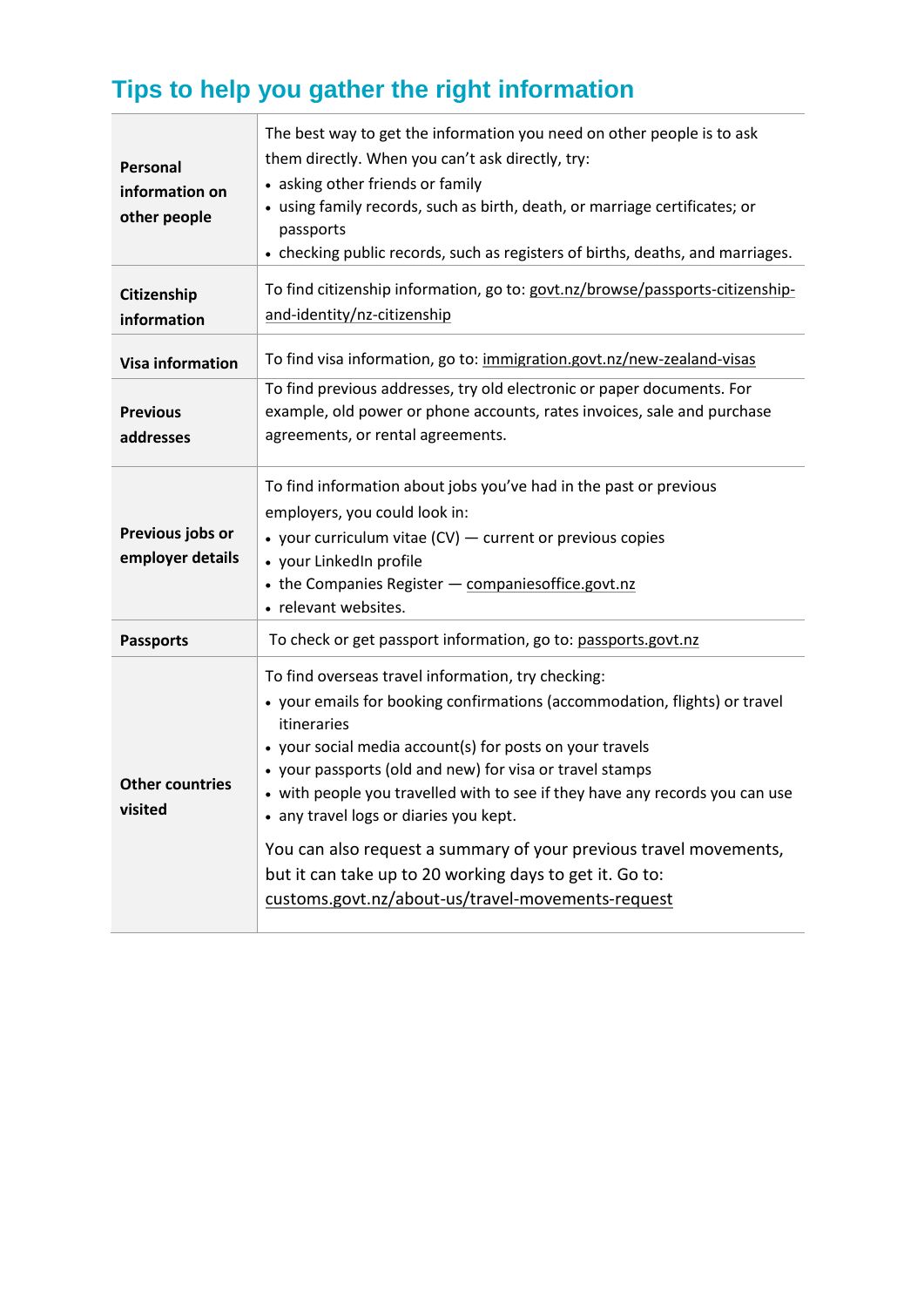# Checklist for providing the right information about **you**

| <b>Subject area and definition</b>                                                                                                                                                                                                                       | <b>Information to provide</b>                                                                                                                                                | <b>Applies</b><br>to you? | Done? |
|----------------------------------------------------------------------------------------------------------------------------------------------------------------------------------------------------------------------------------------------------------|------------------------------------------------------------------------------------------------------------------------------------------------------------------------------|---------------------------|-------|
| Dual citizenship<br>• Do you currently hold dual citizenships?<br>• Have you held dual citizenships in the past?                                                                                                                                         | • All citizenships - current and previous                                                                                                                                    |                           |       |
| <b>New Zealand citizenship</b><br>• Are you a NZ citizen?                                                                                                                                                                                                | • NZ citizenship number or passport<br>number                                                                                                                                |                           |       |
| Country of birth<br>• Were you born overseas?                                                                                                                                                                                                            | • The date you arrived in NZ<br>• Your town and country of birth                                                                                                             |                           |       |
| <b>Resident Class Visa/NZ Permanent Resident</b><br>• Do you hold a Resident Class Visa?<br>• Do you hold a NZ Permanent Resident Visa?                                                                                                                  | • The type of visa you hold                                                                                                                                                  |                           |       |
| <b>Addresses</b><br>• At any time over the past 15 years, have you<br>lived overseas for more than 3 months at a<br>time?<br>Note: Include any deployments or work<br>placements.                                                                        | • Overseas residential addresses<br>• Dates you lived at these addresses                                                                                                     |                           |       |
| • Over the past 15 years, have you lived<br>anywhere different from your current address?                                                                                                                                                                | • Previous addresses<br>• Dates lived at these addresses                                                                                                                     |                           |       |
| Employment<br>• Are you currently employed?<br>• Over the past 15 years, have you been<br>employed by any other employers in NZ (not<br>counting your current employer)?<br>• Over the past 15 years, have you been<br>employed overseas for any period? | • Dates of employment - from/to<br>• Position held - your job title<br>• Employer<br>• Business address<br>• Reason for leaving                                              |                           |       |
| <b>Passports</b><br>• Do you currently hold a New Zealand or foreign<br>passport?<br>• Have you previously held a New Zealand or<br>foreign passport?                                                                                                    | Passport numbers, and issue and<br>expiry dates for:<br>• Current passports<br>• Expired passports (where possible)<br>• Passport(s) you have held under a<br>different name |                           |       |
| <b>Other countries visited</b><br>• Have you visited any overseas countries over<br>the past 15 years?<br>Note: If you went on a tour, include all the<br>countries you visited.                                                                         | • All countries visited<br>• Dates of visits (approximate dates are<br>ok)<br>• Reason for travel                                                                            |                           |       |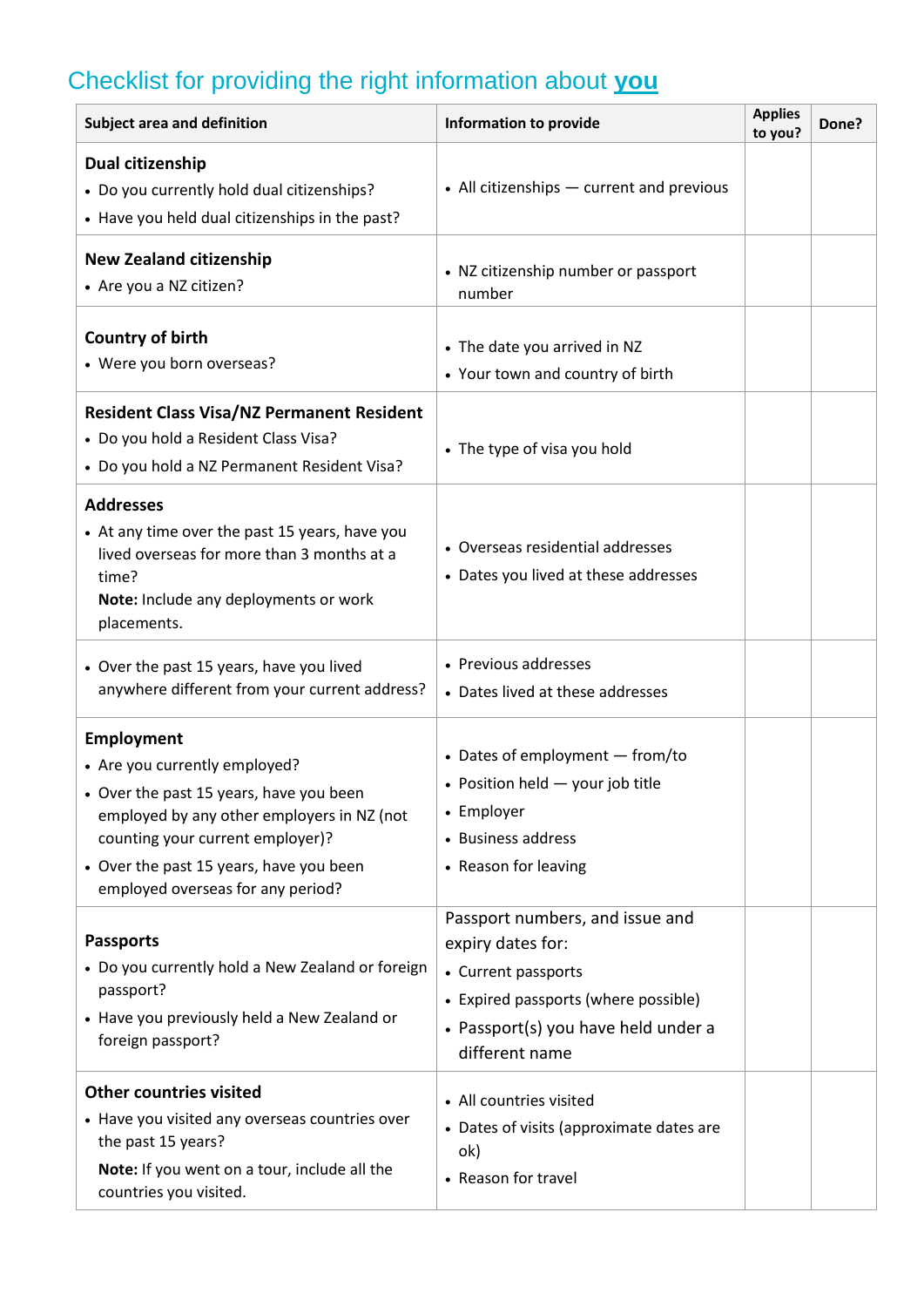## Checklist for providing the right information about **you** continued

| <b>Subject area and definition</b>                                                                                              | Information to provide                                                                                                               | <b>Applies</b><br>to you? | Done? |
|---------------------------------------------------------------------------------------------------------------------------------|--------------------------------------------------------------------------------------------------------------------------------------|---------------------------|-------|
| <b>Education</b><br>• Have you attended any secondary schools, high<br>schools, universities or other tertiary<br>institutions? | • Dates of study<br>• Institute of study<br>• Qualifications complete/incomplete                                                     |                           |       |
| <b>Financial position</b><br>• What is your current financial position?                                                         | A statement of your financial position,<br>including any:<br>• Income/expenditure<br>• Assets/liabilities<br>• Business associations |                           |       |

## Checklist for providing the right information about **other people**

| Subject area and definition                                                                                                                                                                                                | <b>Information to provide</b>                                                                                          | <b>Applies</b><br>to you? | Done? |
|----------------------------------------------------------------------------------------------------------------------------------------------------------------------------------------------------------------------------|------------------------------------------------------------------------------------------------------------------------|---------------------------|-------|
| Children<br>• Children aged 16 years or over (include any<br>step- or adopted children)                                                                                                                                    |                                                                                                                        |                           |       |
| <b>Siblings</b><br>• Full and half siblings, and any adoptive or<br>step-brothers and sisters                                                                                                                              | • Full name<br>• Date and country of birth<br>• Date of death (if applicable)<br>• All current and former citizenships |                           |       |
| <b>Parents or caregivers</b><br>• Tell us about your birth parents and any other<br>people who have played a significant role in<br>your upbringing. For example, whanau,<br>adoptive parents, step-parents, or guardians. | • Date of arrival in NZ (if applicable)<br>• Occupation<br>• Employer<br>• Residential address                         |                           |       |
| <b>Current spouse or partner</b>                                                                                                                                                                                           |                                                                                                                        |                           |       |
| <b>AND</b><br>Any previous spouse or partner from the<br>past 15 years<br>• Spouse means a person you're married to or<br>in a civil union with.                                                                           | Same information as above, plus:<br>• Duration of relationship<br>• Date and place of marriage/civil union             |                           |       |
| • Partner means a person you're in a steady,<br>live-in, or committed relationship with.<br>Partner includes anyone you're currently<br>involved with or may be entering a<br>relationship with.                           | (if applicable)                                                                                                        |                           |       |